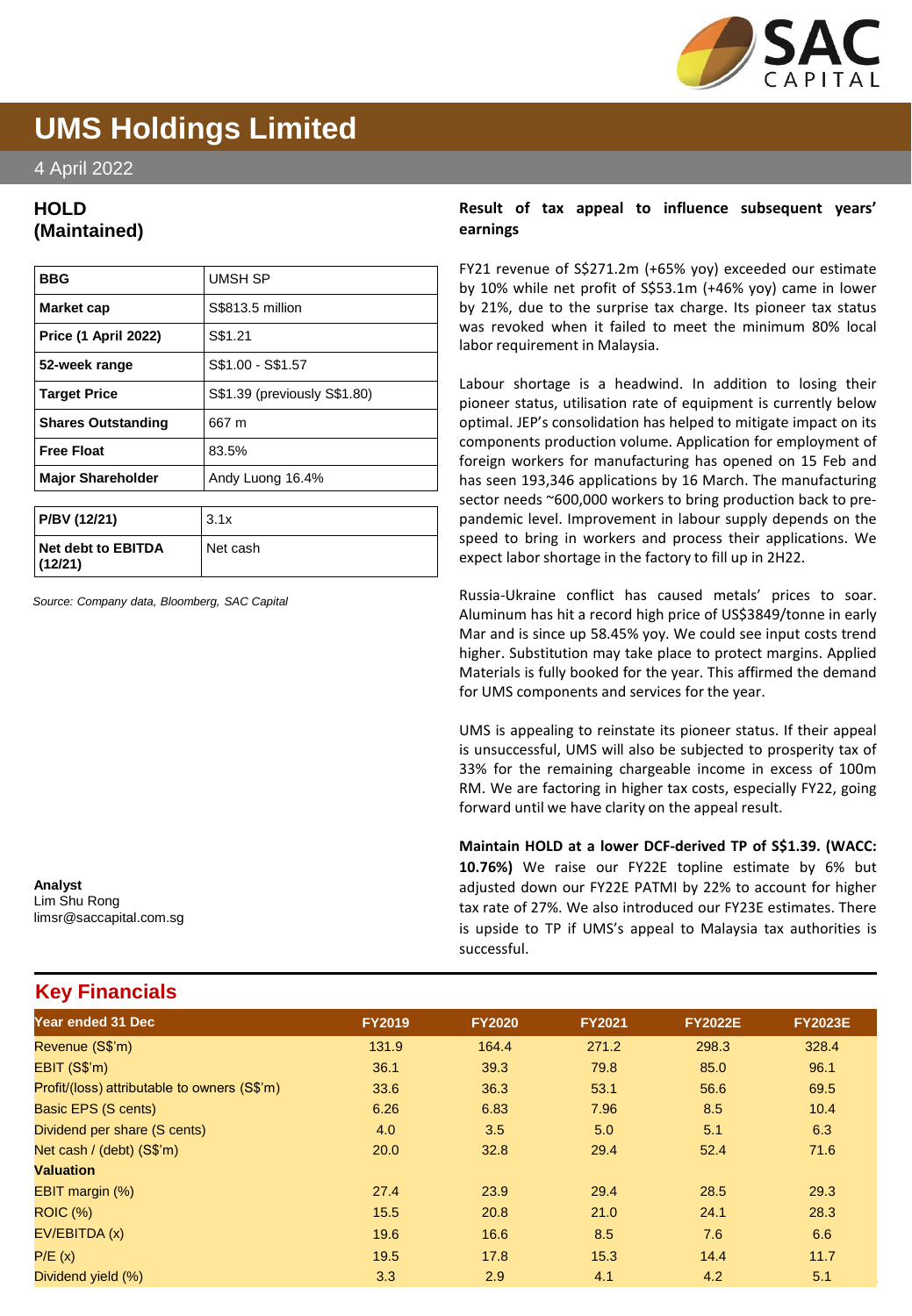

## **Income Statement**

|                                 | <b>Fiscal Year Ended 31 Dec</b> |                                 |         |         |                |
|---------------------------------|---------------------------------|---------------------------------|---------|---------|----------------|
| S\$'m                           |                                 | FY2019A FY2020A FY2021A FY2022E |         |         | <b>FY2023E</b> |
| Revenue                         | 131.9                           | 164.4                           | 271.2   | 298.3   | 328.4          |
| Cost of sales                   | (62.1)                          | (76.9)                          | (128.1) | (141.7) | (154.3)        |
| <b>Gross profit</b>             | 69.8                            | 87.6                            | 143.1   | 156.6   | 174.0          |
| Employee benefits<br>expense    | (15.9)                          | (19.4)                          | (35.3)  | (38.8)  | (42.7)         |
| Depreciation expense            | (6.9)                           | (7.7)                           | (12.4)  | (15.4)  | (15.9)         |
| Other expenses                  | (10.9)                          | (11.5)                          | (16.8)  | (18.5)  | (20.3)         |
| Other income/ (charges)         | (2.7)                           | (9.8)                           | 1.2     | 1.0     | 1.0            |
| Finance income                  | 0.3                             | 0.2                             | 0.2     | 0.2     | 0.2            |
| Finance expense                 | (1.0)                           | (0.6)                           | (0.9)   | (0.9)   | (0.9)          |
| Share of profit of<br>associate | 2.6                             | 0.1                             | 0.4     |         |                |
| Profit before tax               | 35.5                            | 38.9                            | 79.4    | 84.2    | 95.4           |
| Income tax expense              | (2.2)                           | (2.6)                           | (21.8)  | (22.8)  | (20.0)         |
| Profit for the year             | 33.2                            | 36.3                            | 57.6    | 61.4    | 75.4           |
| Profit to owners                | 33.6                            | 36.3                            | 53.1    | 56.6    | 69.5           |
| <b>Minority Interests</b>       | (0.3)                           | 0.0                             | 4.5     | 4.8     | 5.9            |

|                              |      |                                              | <b>Fiscal Year Ended 31 Dec</b> |      |       |
|------------------------------|------|----------------------------------------------|---------------------------------|------|-------|
|                              |      | FY2019A FY2020A FY2021A FY2022E FY2023E      |                                 |      |       |
| Profitability (%)            |      |                                              |                                 |      |       |
| Gross margin                 | 52.9 | 53.3                                         | 52.8                            | 52.5 | 53.0  |
| Pretax margin                | 26.9 | 23.7                                         | 29.3                            | 28.2 | 29.0  |
| Liquidity (x)                |      |                                              |                                 |      |       |
| Current ratio                | 3.3  | 2.8                                          | 2.5                             | 3.2  | 3.5   |
| Quick ratio                  | 1.7  | 1.7                                          | 1.5                             | 2.3  | 2.5   |
| Interest coverage ratio      | 37.8 | 66.1                                         | 85.4                            | 91.0 | 102.9 |
| Net Debt to Equity (%)       |      | Net Cash Net Cash Net cash Net cash Net cash |                                 |      |       |
| Valuation (x)                |      |                                              |                                 |      |       |
| P/E                          | 19.5 | 17.8                                         | 15.3                            | 14.4 | 11.7  |
| P/B                          | 3.3  | 3.2                                          | 2.9                             | 2.7  | 2.5   |
| EV/EBITDA                    | 19.6 | 16.6                                         | 8.5                             | 7.6  | 6.6   |
| <b>Cash Conversion Cycle</b> |      |                                              |                                 |      |       |
| Trade receivable days        | 61   | 52                                           | 90                              | 90   | 90    |
| Inventory days               | 304  | 256                                          | 248                             | 248  | 248   |
| Trade payable days           | 110  | 120                                          | 160                             | 160  | 160   |
| CCC days                     | 255  | 188                                          | 179                             | 179  | 179   |

|                                               |                |                | <b>Fiscal Year Ended 31 Dec</b> |                                         |                          |
|-----------------------------------------------|----------------|----------------|---------------------------------|-----------------------------------------|--------------------------|
| S\$'m                                         |                |                |                                 | FY2019A FY2020A FY2021A FY2022E FY2023E |                          |
| Cash and bank balances                        | 34.4           | 53.8           | 65.1                            | 117.2                                   | 139.3                    |
| Trade receivables and<br>other current assets | 22.1           | 23.5           | 67.2                            | 49.9                                    | 54.9                     |
| Inventories                                   | 51.7           | 53.9           | 87.1                            | 69.2                                    | 75.3                     |
| Other assets                                  |                |                | 0.3                             | 0.3                                     | 0.3                      |
| <b>Total current assets</b>                   | 108.2          | 131.2          | 219.7                           | 236.5                                   | 269.8                    |
| PPF                                           | 52.3           | 56.3           | 116.7                           | 112.3                                   | 117.4                    |
| Right-of-use assets                           | 4.2            | 4.8            | 10.1                            | 9.3                                     | 8.4                      |
| Investment property                           | 1.8            | 1.7            | 1.7                             | 1.5                                     | 1.3                      |
| Intangible assets                             | 81.2           | 80.1           | 88.6                            | 88.3                                    | 88.1                     |
| Deferred tax assets                           | 0.0            | 0.1            | 0.1                             | 0.1                                     | 0.1                      |
| <b>Total non-current assets</b>               | 179.0          | 178.3          | 217.1                           | 211.5                                   | 215.4                    |
| <b>Total assets</b>                           | 287.2          | 309.5          | 436.8                           | 448.0                                   | 485.2                    |
| <b>Bank Borrowings</b>                        | 9.3            | 15.7           | 11.6                            | 11.6                                    | 11.6                     |
| Trade and other payables                      | 18.8           | 25.4           | 56.1                            | 39.9                                    | 43.5                     |
| Loan from related parties                     | 1.4            | 1.4            | 1.4                             | 1.4                                     | 1.4                      |
| Lease liability                               | 0.3            | 0.3            | 1.2                             | 1.2                                     | 1.2                      |
| Income tax payable                            | 2.8            | 3.5            | 19.2                            | 19.2                                    | 19.2                     |
| <b>Total current liabilities</b>              | 32.5           | 46.2           | 89.4                            | 73.3                                    | 76.8                     |
| Loan from related parties                     | 3.6            | 3.8            | $\blacksquare$                  | $\blacksquare$                          | $\overline{\phantom{a}}$ |
| Bank borrowings                               | $\blacksquare$ | $\blacksquare$ | 22.7                            | 22.7                                    | 22.7                     |
| Lease liability                               | 3.7            | 4.3            | 10.2                            | 10.2                                    | 10.2                     |
| Provisions                                    | 0.4            | 0.4            | 0.4                             | 0.4                                     | 0.4                      |
| Deferred tax liabilities                      | 2.1            | 1.9            | 9.8                             | 9.8                                     | 9.8                      |
| <b>Total non-current</b><br>liabilities       | 9.8            | 10.4           | 43.1                            | 43.1                                    | 43.1                     |
| <b>Share Capital</b>                          | 136.6          | 136.6          | 136.6                           | 136.6                                   | 136.6                    |
| <b>Treasury Shares</b>                        |                | (1.9)          | (2.1)                           | (2.1)                                   | (2.1)                    |
| Reserves                                      | (10.8)         | (10.7)         | (11.7)                          | (11.7)                                  | (11.7)                   |
| Retained earnings                             | 117.5          | 127.3          | 153.4                           | 176.1                                   | 203.8                    |
| <b>Total Equity</b>                           | 244.9          | 252.9          | 304.3                           | 331.7                                   | 365.3                    |
| <b>Total Liabilities and</b><br>Equity        | 287.2          | 309.5          | 436.8                           | 448.0                                   | 485.2                    |

## **Balance Sheet Cash Flows Statement**

|                                                        |        |        | <b>Fiscal Year Ended 31 Dec</b> |                                         |                          |
|--------------------------------------------------------|--------|--------|---------------------------------|-----------------------------------------|--------------------------|
| S\$'m                                                  |        |        |                                 | FY2019A FY2020A FY2021A FY2022E FY2023E |                          |
| Profit/(Loss) before tax                               | 35.5   | 38.9   | 79.4                            | 84.2                                    | 95.4                     |
| Depreciation expense                                   | 6.9    | 7.7    | 12.4                            | 15.4                                    | 15.9                     |
| Allowance for inventories                              | 1.6    | 1.0    | (2.3)                           | ÷                                       | $\overline{\phantom{m}}$ |
| obsolescence                                           |        |        |                                 |                                         |                          |
| Interest income                                        | (0.3)  | (0.2)  | (0.2)                           | (0.2)                                   | (0.2)                    |
| Interest expense                                       | 1.0    | 0.6    | 0.9                             | 0.9                                     | 0.9                      |
| Others                                                 | 3.7    | 9.3    | 4.1                             | 0.2                                     | 0.2                      |
| Changes in working capital                             | 12.9   | 1.3    | (23.4)                          | 19.1                                    | (7.6)                    |
| Share of profit of Associate                           | (2.6)  | (0.1)  | (0.4)                           | ٠                                       | $\blacksquare$           |
| Income tax                                             | (2.3)  | (2.1)  | (4.5)                           | (22.8)                                  | (20.0)                   |
| Net generated from<br>operating activities             | 56.4   | 45.0   | 66.1                            | 96.9                                    | 84.6                     |
| Purchase of PPE                                        | (2.2)  | (11.6) | (10.0)                          | (10.0)                                  | (20.0)                   |
| Proceeds from disposal of<br>PPE                       | 2.0    | 0.2    | 0.2                             |                                         |                          |
| Investment in Associate                                | (7.3)  | (1.8)  | 0                               |                                         |                          |
| Net cash outflow from<br>acquisition of subsidiary     | 0.0    | 0.0    | (10.2)                          |                                         |                          |
| Others                                                 | 0.3    | 0.2    | (0.9)                           |                                         |                          |
| Net Cash used in<br>investing activities               | (7.2)  | (13.0) | (20.9)                          | (9.8)                                   | (19.8)                   |
| Proceeds from bank<br>borrowings                       | 42.2   | 16.9   | 25.0                            |                                         |                          |
| Repayment of bank<br>borrowings                        | (53.2) | (10.7) | (33.6)                          |                                         |                          |
| Dividends paid                                         | (18.8) | (26.7) | (22.7)                          | (34.0)                                  | (41.7)                   |
| Interest paid                                          | (0.5)  | (0.1)  | (0.5)                           | (0.9)                                   | (0.9)                    |
| Repayment on lease<br>liability                        | (0.5)  | (0.5)  | (1.5)                           | ٠                                       |                          |
| Others                                                 | 0.1    | (1.9)  | (0.1)                           | ÷,                                      | $\blacksquare$           |
| Net Cash used in<br>financing activities               | (30.7) | (23.0) | (33.5)                          | (35.0)                                  | (42.7)                   |
| Net (decrease)/increase                                |        |        |                                 |                                         |                          |
| in cash and cash<br>equivalents                        | 15.8   | 15.8   | 11.7                            | 52.1                                    | 22.1                     |
| Net effect of exchange rate<br>changes                 | (0.3)  | (1.0)  | (0.4)                           |                                         |                          |
| Cash and cash<br>equivalents at the end of<br>the year | 34.4   | 53.8   | 65.1                            | 117.2                                   | 139.3                    |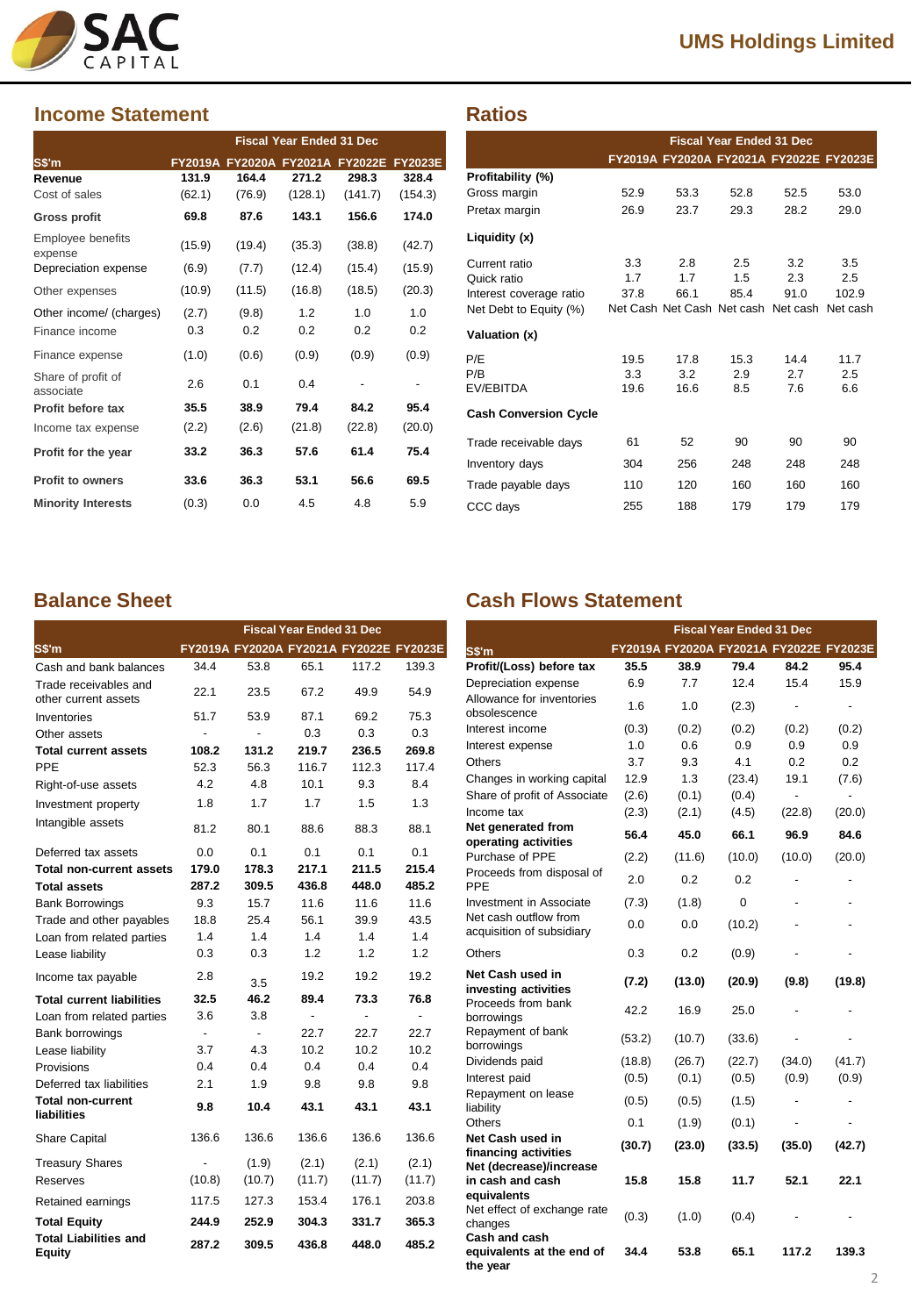

### **DISCLAIMERS AND DISCLOSURES**

This report has been prepared and distributed by SAC Capital Private Limited ("**SAC Capital**") which is a holder of a capital markets services licence and an exempt financial adviser in Singapore.

This report has been prepared for the purpose of general circulation, we have not had regard to the specific investment objectives, financial situation, tax position or unique needs and constraints of any individual person or any specific group of persons and does not purport to be comprehensive or contain all necessary information which a prospective investor may require in arriving at an investment decision. Any prospective purchaser should make his own investigation of the securities and all information provided. Advice should be sought from a financial adviser regarding suitability, taking into account the specific investment objectives, financial situation or particular needs of the person in receipt of the recommendation, before a commitment to purchase is entered into.

This report does not constitute or form part of any offer or solicitation of any offer to buy or sell any securities. This report is confidential and the information in this report shall not be copied or reproduced in part or in whole, and save for the recipient of this report, shall not be disclosed to any other person without the prior written consent of SAC Capital. The distribution of this report outside the jurisdiction of Singapore is also strictly prohibited.

Whereas SAC Capital has not independently verified all the information set out in this report, all reasonable care and effort has been taken to ensure that the facts stated herein are accurate, this report might contain certain forward looking statements and forward looking financial information which are based on certain assumptions and involve known and unknown risks, uncertainties and other factors which may cause the actual results or performance of the subject company to be materially different from those expressed herein. Predictions, projections or forecasts of the economy or market trends are not indicative of the future performance of the subject company. The inclusion of such statements and information should not be regarded as a representation, warranty or prediction with respect to the accuracy of the underlying assumptions of the subject company or that the forecast results will or are likely to be achieved.

Our opinion and facts set out in this report are based on the market, economic, industry and other applicable conditions prevailing as at the date of the preparation of this report. Such conditions may change significantly over a relatively short period of time and we assume no responsibility to update, revise or reaffirm our opinion in light of any development subsequent to the publication of this report, that may or may not have affected our opinion contained herein.

This report contains forward-looking statement which are based on assumptions or forecasts and are subject to uncertainties which may result in the actual result or performance to be materially different from the opinion or facts set out herein. Caution should be exercised in placing undue reliance on such statements. such assumptions or forecasts may change over a relatively short period of time and we assume no responsibility to update, revise or reaffirm our opinion in light of any development subsequent to the publication of this report.

No representation or warranty, expressed or implied, is made and no responsibility is accepted by the company, SAC Capital, or any of their affiliates, advisers or representatives as to the fairness, accuracy, completeness or adequacy of such information or facts, in this report or any other written or oral information made available to any interested party or its advisers and any liability therefore is hereby expressly disclaimed.

SAC Capital and its associates, directors, and/or employees may have positions in the securities covered in the report and may also perform or seek to perform other corporate finance and/or capital markets related services for the company whose securities are covered in the report. SAC Capital and its related companies may from time to time perform advisory services or solicit such advisory services from the entity mentioned in this report ("**Other Services**"). This report is therefore classified as a non-independent report. However, the research professionals involved in the preparation of this report are independent of those possible or actual business relationships as they have not and will not participate in the solicitation or provision of such business.

As at the date of this report, SAC Capital does not have proprietary positions or interests in the subject company, except for:

| <b>Party</b> | <b>Quantum of position</b> |
|--------------|----------------------------|
| Nil          | Nil                        |

As at the date of this report, SAC Capital, has had business relations with the subject company within the past 12 months, as disclosed hereunder:

| <b>Nature of Business Relation</b> | <b>Date of Business Relation</b> |
|------------------------------------|----------------------------------|
| Nil                                | Nil                              |